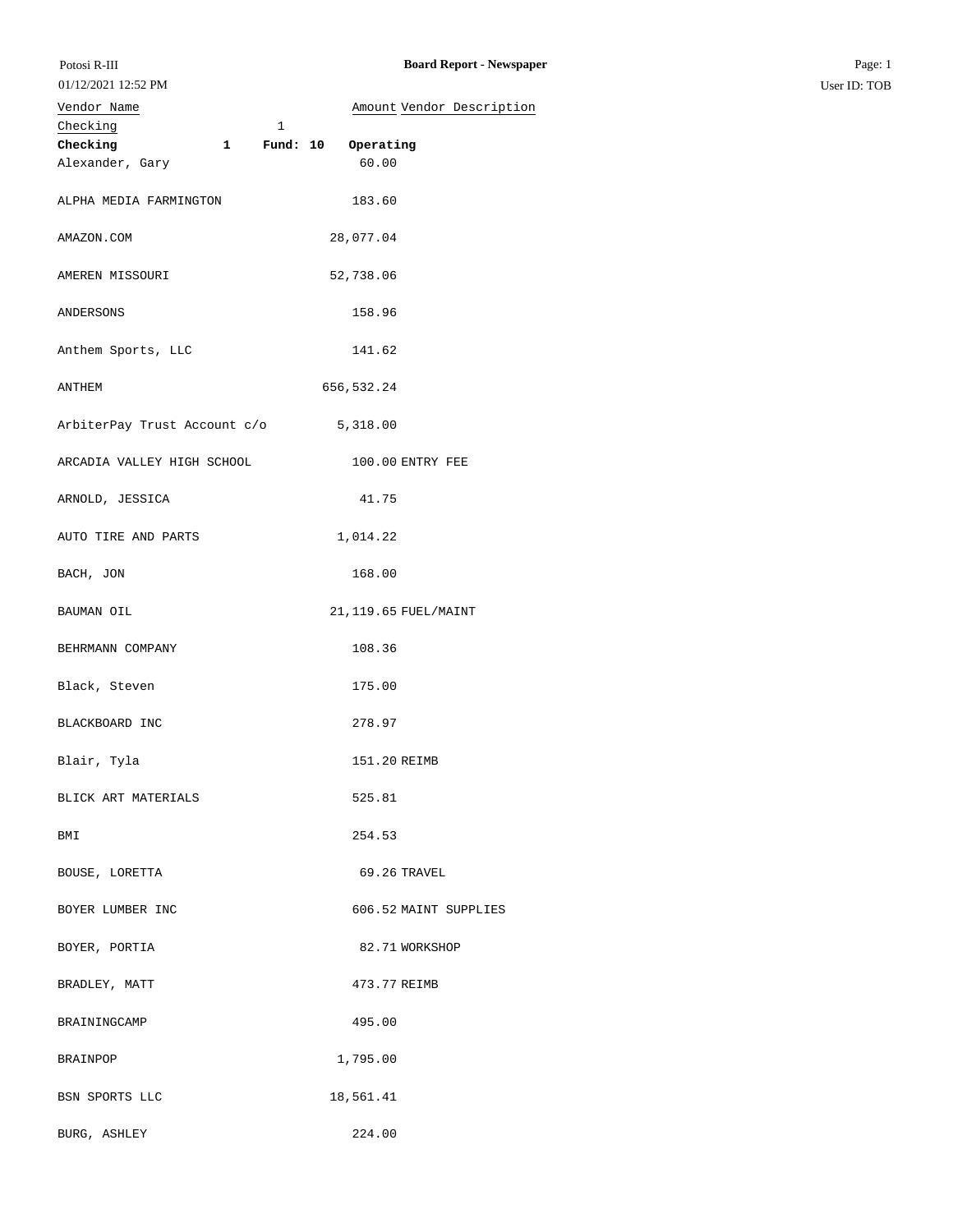| Potosi R-III<br>01/12/2021 12:52 PM       | <b>Board Report - Newspaper</b> | Page: 2<br>User ID: TOB |
|-------------------------------------------|---------------------------------|-------------------------|
| Vendor Name                               | Amount Vendor Description       |                         |
| BYWATER SOLUTIONS                         | 4,000.00                        |                         |
| Caldwell, Austin                          | 98.00                           |                         |
| CAMILLO, JOSH                             | 57.15                           |                         |
| CAPE ELECTRICAL SUPPLY LLC                | 16,647.29 MAINT SUPPLIES        |                         |
| CAPE JANITOR SUPPLY                       | 20,156.98                       |                         |
| CAPITAL ONE COMMERCIAL                    | 539.49                          |                         |
| CAPITAL SUPPLY COMPANY                    | 138.75 MAINT SUPPLIES           |                         |
| CDW GOVERNMENT, INC                       | 18,700.00                       |                         |
| CENTRAL STATES BUS SALES                  | 364.09 BUS GARAGE SUPPLIES      |                         |
| CENTURYLINK                               | 6,125.06 TELEPHONE              |                         |
| CHAZELLE BROTHERS                         | 2.00 UPS/SUPPLIES               |                         |
| CHEMSEARCH                                | 297.14 SUPPLIES                 |                         |
| Chris Creswell Music and Design<br>L.L.C. | 2,000.00                        |                         |
| CHROMEBOOKPARTS.COM                       | 179.94                          |                         |
| CINTAS                                    | 434.85                          |                         |
| CIPAFILTER                                | 11,970.45                       |                         |
| CLAPP, DEANNA                             | 117.21                          |                         |
| CLEAN UNIFORM COMPANY                     | 1,157.13                        |                         |
| COX, ANTHONY                              | 130.00                          |                         |
| CRUMP, BOBETTE                            | 32.50                           |                         |
| CTA TREASURER                             | 3,726.00 MEMBERSHIP             |                         |
| CULLIGAN                                  | 121.25 WATER SOFTENER           |                         |
| CUSTOM INK                                | 879.00                          |                         |
| Dairy Queen                               | 60.00                           |                         |
| DESOTO ELECTRICAL PRODUCTS INC.           | 71.80                           |                         |
| DICKEY BUB                                | 146.28                          |                         |
| DICKINSON, BROOK                          | 43.38                           |                         |
| DNA DRUG TESTING SOLUTIONS LLC            | 480.00                          |                         |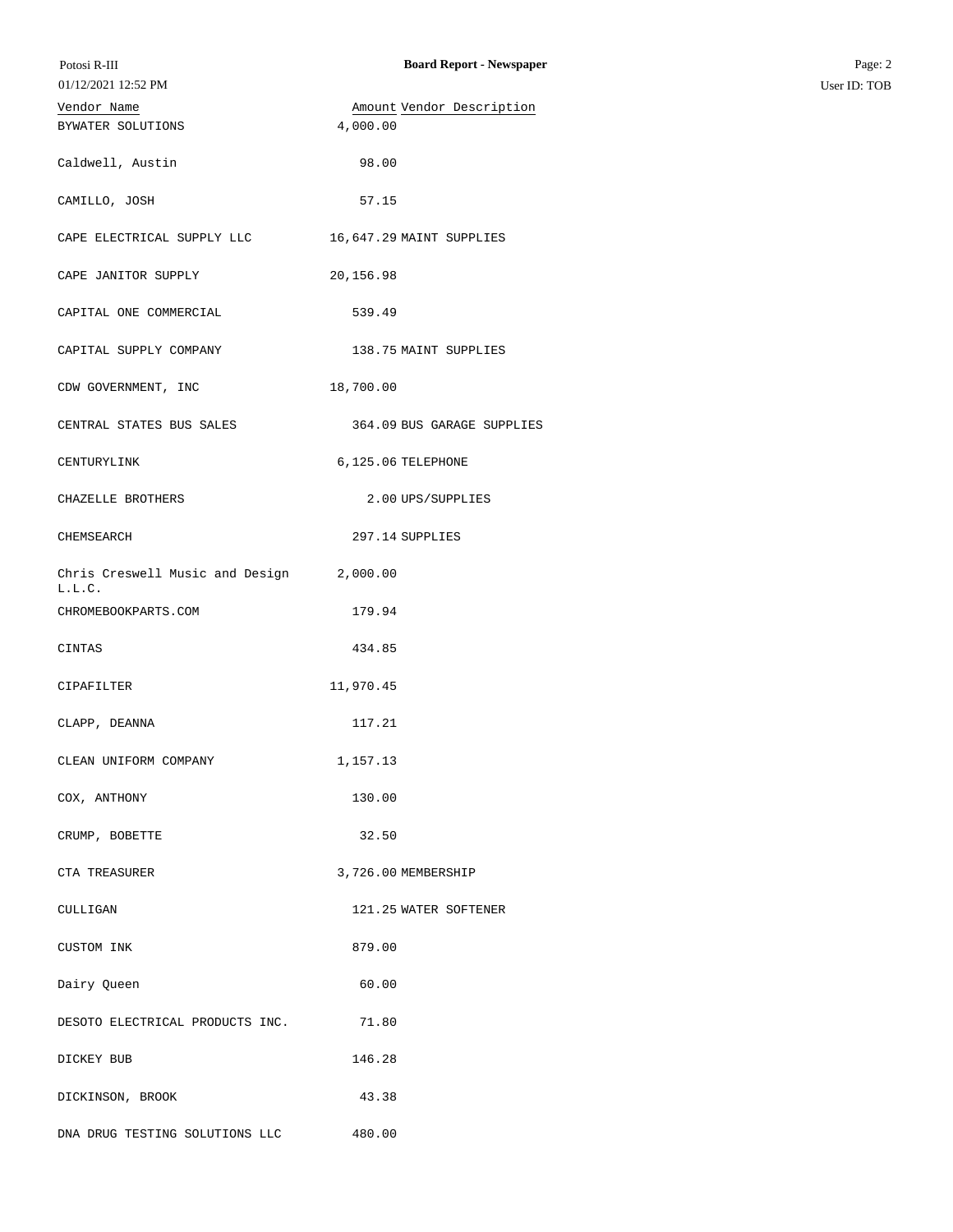| Potosi R-III                                         | <b>Board Report - Newspaper</b>     | Page: 3      |
|------------------------------------------------------|-------------------------------------|--------------|
| 01/12/2021 12:52 PM                                  |                                     | User ID: TOB |
| Vendor Name<br>DOCKINS BROADCAST GROUP               | Amount Vendor Description<br>150.00 |              |
|                                                      |                                     |              |
| DollarDays International, Inc                        | 223.98                              |              |
|                                                      |                                     |              |
| DOMINO'S PIZZA                                       | 604.99 PIZZA                        |              |
| DUNN, KAREN K                                        | 250.00 VOLLEYBALL OFFICIAL          |              |
|                                                      |                                     |              |
| EAST CENTRAL MISSOURI MUSIC<br>EDUCATORS ASSOCIATION | 300.00                              |              |
| ECKHOFF, TY                                          | 20.25                               |              |
|                                                      |                                     |              |
| ELDER, JODI                                          | 221.85                              |              |
| ELLINGTON HIGH SCHOOL                                | 100.00                              |              |
|                                                      |                                     |              |
| ELLIS BATTERY SPECIALISTS LLC                        | 702.65                              |              |
| Emily, Elijah                                        | 9.90                                |              |
|                                                      |                                     |              |
| ENHANCEMENTS, INC.                                   | 1,626.82                            |              |
|                                                      | 98.00                               |              |
| FALLS, MIKE                                          |                                     |              |
| FARMINGTON HIGH SCHOOL                               | 200.00                              |              |
|                                                      |                                     |              |
| FARMINGTON MIDDLE SCHOOL                             | 100.00                              |              |
| FASTENAL COMPANY                                     | 62.74                               |              |
|                                                      |                                     |              |
| FBLA - PBL, INC.                                     | 50.00 MEMBERSHIP DUES               |              |
| FILTER SERVICE OF ST LOUIS                           | 1,470.75                            |              |
|                                                      |                                     |              |
| FIREFLY COMPUTERS                                    | 359.94                              |              |
| FISCHBECK, ALLISON                                   | 65.00                               |              |
|                                                      |                                     |              |
| FISHER AUTO PARTS                                    | 26.08 SUPPLIES                      |              |
| FORESTRY SUPPLIERS INC                               | 306.65                              |              |
|                                                      |                                     |              |
| FOWLER, DONALD                                       | 175.00                              |              |
| FRANKLIN, CARMA                                      | 65.00                               |              |
|                                                      |                                     |              |
| FREDERICKTOWN HIGH SCHOOL                            | 300.00                              |              |
| Fulbright, Micheal                                   | 17.15                               |              |
|                                                      |                                     |              |
| FULTON, JOSHUA                                       | 325.00                              |              |
|                                                      |                                     |              |
| GB SPORTS                                            | 456.00                              |              |
| GIBSON, JEFF                                         | 487.35                              |              |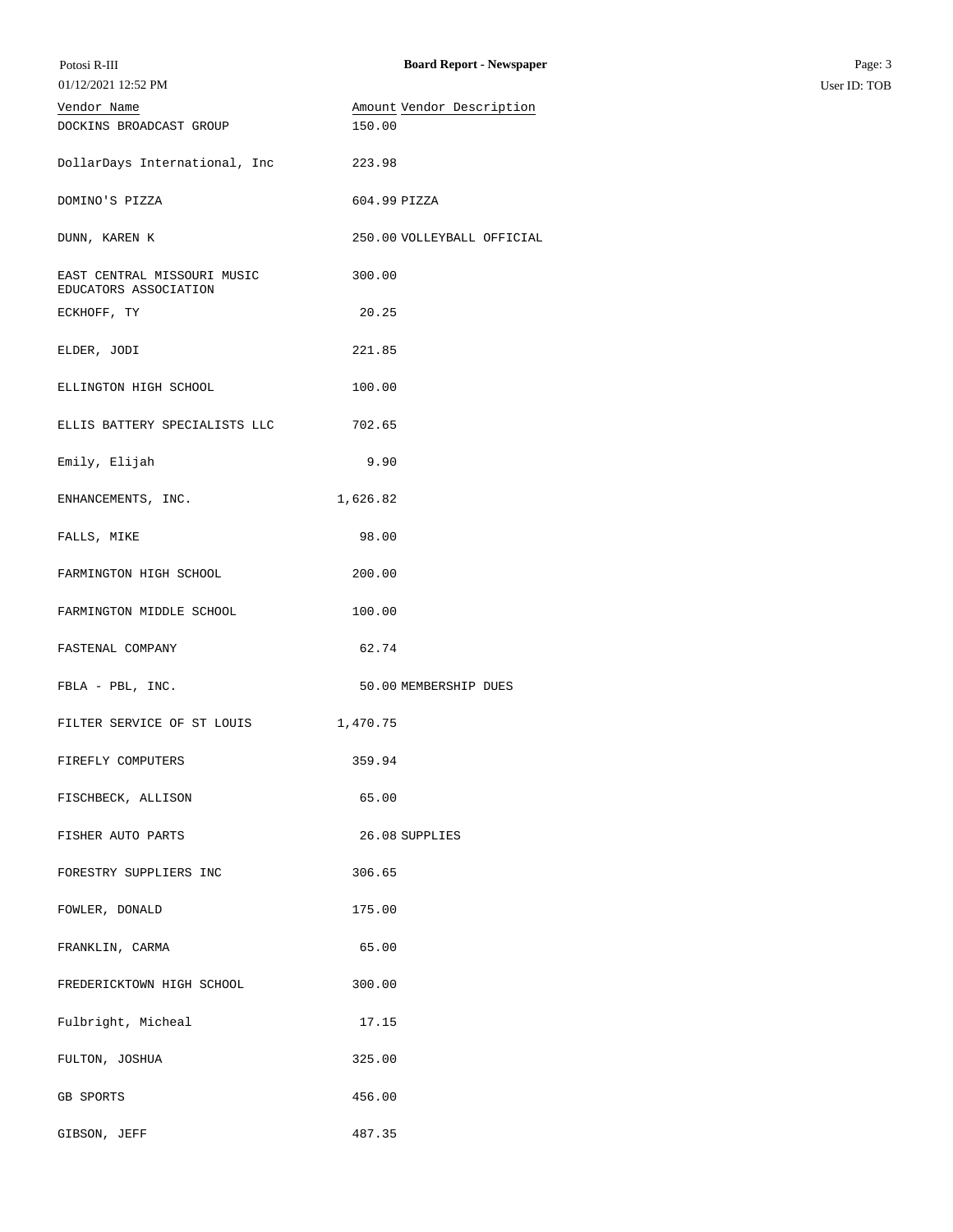| Potosi R-III<br>01/12/2021 12:52 PM | <b>Board Report - Newspaper</b> | Page: 4<br>User ID: TOB |
|-------------------------------------|---------------------------------|-------------------------|
| Vendor Name                         | Amount Vendor Description       |                         |
| GIBSON, SETH                        | 249.30                          |                         |
| GLORE, LINDSEY                      | 29.80                           |                         |
| GOODSON, DANNY                      | 72.00 SUB ON PREP               |                         |
| GOODSON, KATHERINE                  | 4.32                            |                         |
| GRAPHIC OPTIONS                     | 432.00                          |                         |
| HAASE, BRUCE                        | 135.00                          |                         |
| HARBISON, RYAN                      | 140.00                          |                         |
| HARPS FOOD STORE INC                | 384.13                          |                         |
| HARVEY, JAMES                       | 175.00                          |                         |
| HENSON, BRILEE                      | 97.50                           |                         |
| HERCULANEUM HIGH SCHOOL             | 100.00 DUES                     |                         |
| HERMAN, JEREMY                      | 290.00                          |                         |
| HILLYARD/ST.LOUIS                   | 3,733.68                        |                         |
| HOLLOWAY DISTRIBUTING INC           | 24,012.91                       |                         |
| HUDL                                | 3,349.00                        |                         |
| HUGHES, JAMES                       | 13.60                           |                         |
| HULTBERG, TED                       | 130.00                          |                         |
| INDEPENDENT JOURNAL INC             | 1,112.55 AD                     |                         |
| INDUSTRIAL ARTS SUPPLY COMPANY      | 555.76 SUPPLIES                 |                         |
| INTERSTATE BILLING SERVICE INC      | 1,878.69                        |                         |
| JACKSON MIDDLE SCHOOL               | 100.00                          |                         |
| JEFFERSON SQUARE LAUNDRY            | 1,043.00                        |                         |
| JENNINGS, TONYA                     | 8.10                            |                         |
| JOHNSON, MARVIN                     | 455.00 FOOTBALL OFFICIAL        |                         |
| JOSTENS INC                         | 802.97 YEARBOOKS                |                         |
| JUNIOR LIBRARY GUILD                | 2,480.00                        |                         |
| JUST RIGHT PRINTING                 | 385.00                          |                         |
| KAMMERMANN'S EXT CO INC             | 435.00 PEST CONTROL             |                         |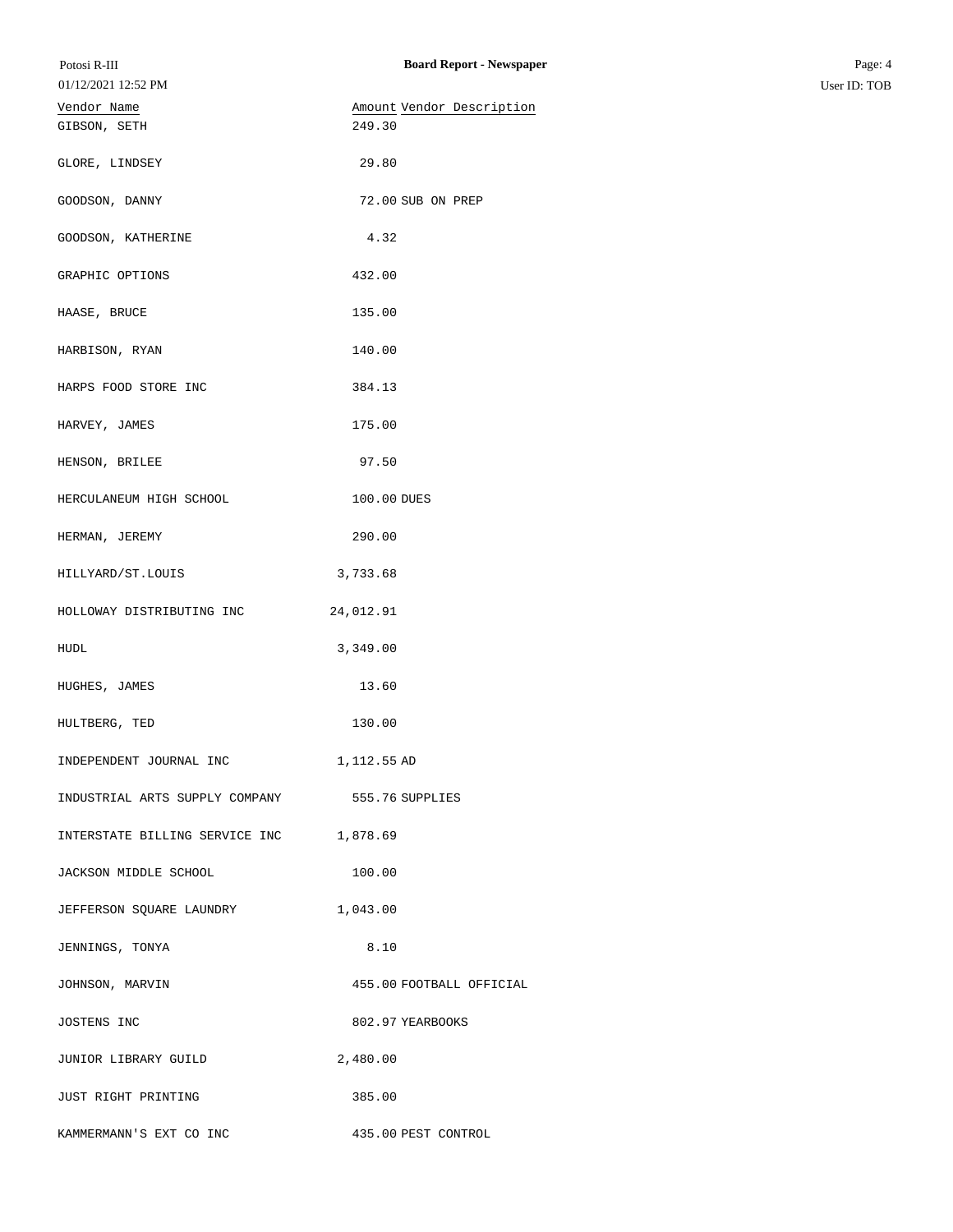| Potosi R-III<br>01/12/2021 12:52 PM     | <b>Board Report - Newspaper</b> | Page: 5<br>User ID: TOB |
|-----------------------------------------|---------------------------------|-------------------------|
| Vendor Name                             | Amount Vendor Description       |                         |
| KEARBEY, CHRIS                          | 201.51                          |                         |
| Ketcherside, Searia                     | 125.00                          |                         |
| KFMO                                    | 150.00                          |                         |
| KS STATEBANK                            | 31,135.80                       |                         |
| LABRUYERE, LANA                         | 190.00                          |                         |
| LAMINATING AND BINDING SOLUTIONS<br>INC | 104.46                          |                         |
| LEE, JIM DAVID                          | 98.00                           |                         |
| LEWIS, EMILY                            | 29.99                           |                         |
| LIMINEX, INC.                           | 928.20                          |                         |
| LONG, NATALIE                           | 99.75                           |                         |
| M.U.S.I.C.                              | 250,491.00 ASSESSMENT           |                         |
| MAAA SUPERINTENDENT'S ASSN.             | 100.00                          |                         |
| MACGILL                                 | 1,575.16                        |                         |
| MARCO TECHNOLOGIES LLC                  | 2,065.95                        |                         |
| Mark Twain Band                         | 150.00                          |                         |
| MARLER, KYLE                            | 325.00                          |                         |
| Mayberry, Charles                       | 98.00                           |                         |
| MCCAUL, ALEX                            | 1,028.65                        |                         |
| McCoy, Phil                             | 35.00                           |                         |
| MCCOY, STEVEN                           | 514.30                          |                         |
| MCI                                     | 88.38 LONG DISTANCE             |                         |
| MELTON SIGNS & TSHIRTS                  | 1,947.50                        |                         |
| MERCILLES MEAT MARKET                   | 112.00                          |                         |
| MHSVCA                                  | 95.00                           |                         |
| MICKE, GARY                             | 212.40                          |                         |
| MICKES O'TOOLE, LLC                     | 803.50                          |                         |
| MIDWEST RADIO SYSTEMS, INC.             | 407.76                          |                         |
| MIdwest Sports Tennis Outlet            | 119.90                          |                         |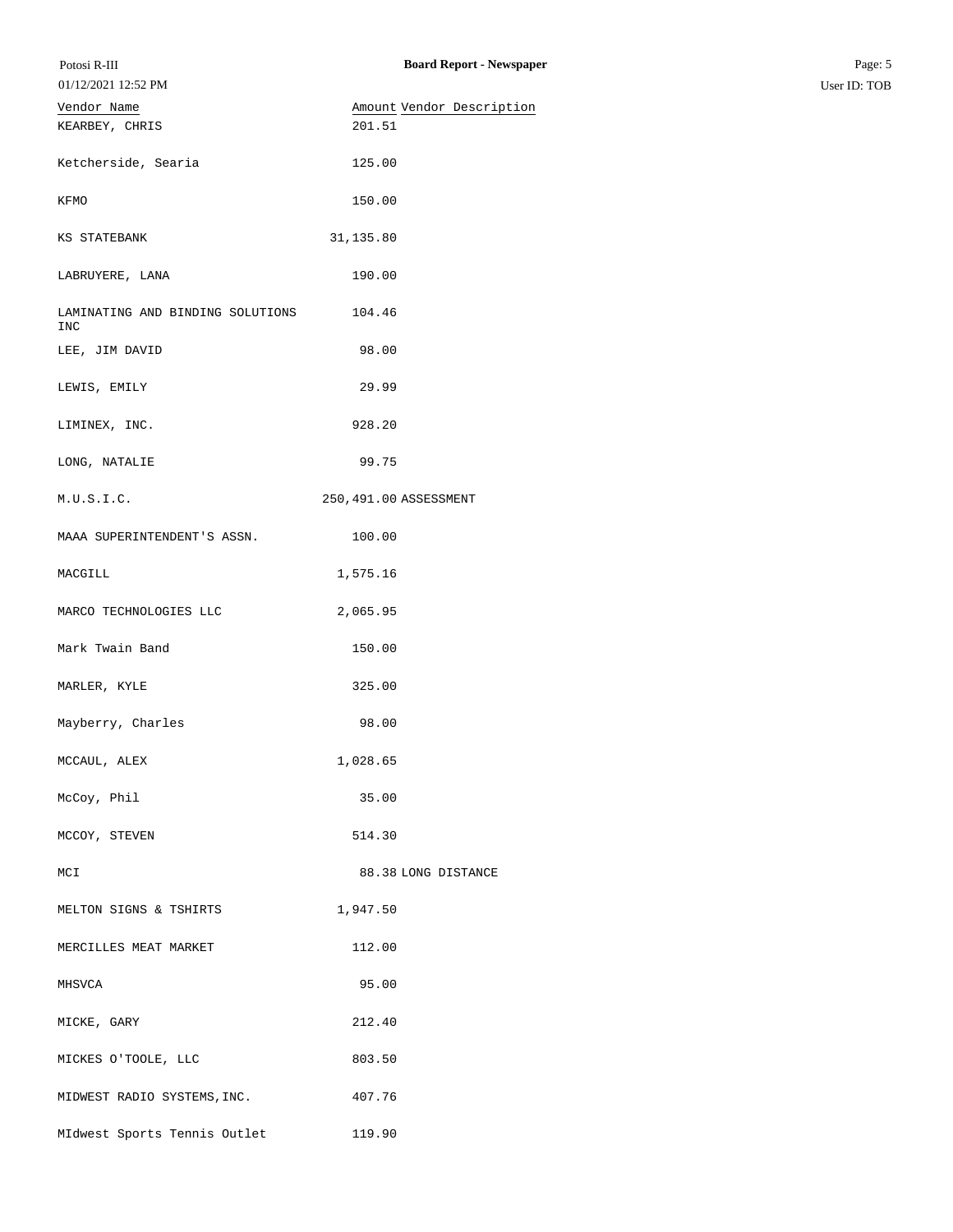| Potosi R-III<br>01/12/2021 12:52 PM | <b>Board Report - Newspaper</b> | Page: 6      |
|-------------------------------------|---------------------------------|--------------|
|                                     |                                 | User ID: TOB |
| Vendor Name                         | Amount Vendor Description       |              |
| MIMS, GARY                          | 250.00 BASKETBALL OFFICIAL      |              |
| MINERAL AREA HEALTH CONSORTIUM      | 100.00                          |              |
| MINERAL AREA OFFICE SUPPLY          | 1,019.22 OFFICE SUPPLIES        |              |
| MISSOURI FFA ASSOCIATION            | 382.00                          |              |
| MISSOURI NARCOTIC OFFICERS ASSOC.   | 175.00                          |              |
| MISSOURI READING INITIATIVE         | 29,920.00                       |              |
| MISSOURI SCHOOL F/T DEAF            | 665.00                          |              |
| MO DIV OF EMPLOYMENT SECURITY       | 4,717.33 BENEFIT CHARGES        |              |
| MOLLY HAWKINS' HOUSE                | 311.32 SUPPLIES                 |              |
| MOON, HUNTER                        | 13.80                           |              |
| MORRIS, JACKIE                      | 0.00                            |              |
| MSTA                                | 30,741.00                       |              |
| MUELLER WALLA & ALBERTSON PC        | 1,500.00 AUDITORS               |              |
| MUELLER, DAN                        | 10.00                           |              |
| MURDICK, BROOKE                     | 5.50                            |              |
| MURDICK, TRISTON                    | 19.70                           |              |
| <b>MVATA TREASURER</b>              | 230.00                          |              |
| NASCO                               | 189.86 SUPPLIES                 |              |
| 0.D.A.C.S., INC                     | 1,245.00                        |              |
| OMNI CHEER                          | 347.58                          |              |
| ORIENTAL TRADING COMPANY            | 619.65 SCHOOL SUPPLIES          |              |
| OZARC GAS EQUIPMENT & SUPPLY        | 83.00 CYL RENT/MAINT            |              |
| PAR, INC                            | 521.64                          |              |
| PASHIA, PAULA                       | 150.26                          |              |
| PATHWAYS TO READING, INC            | 198.00                          |              |
| PEPSI COLA COMPANY                  | 1,229.07 SODA                   |              |
| PERMA BOUND BOOKS                   | 2,626.42 BOOKS                  |              |
| PES PETTY CASH                      | 156.51                          |              |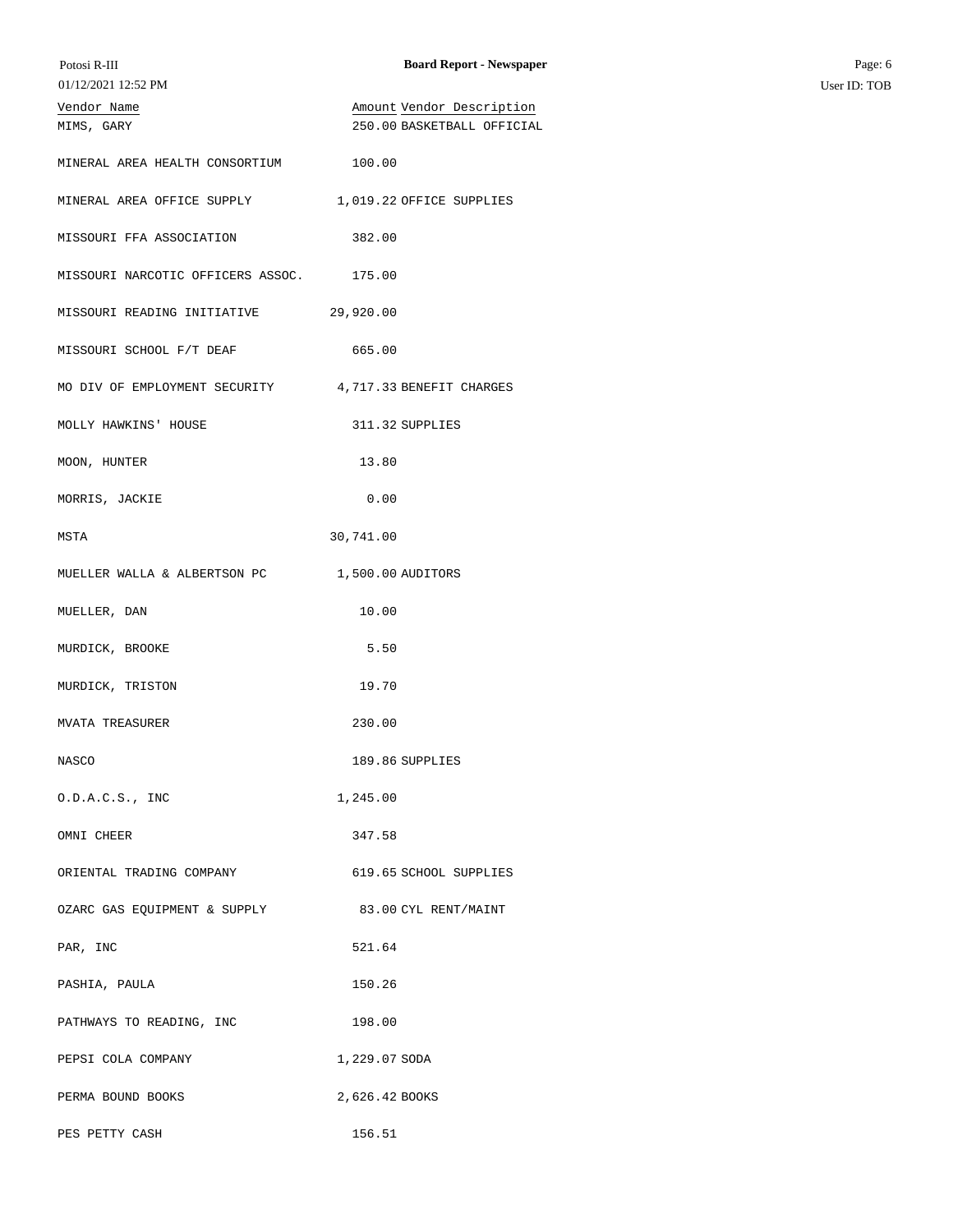| Potosi R-III                             | <b>Board Report - Newspaper</b> | Page: 7      |
|------------------------------------------|---------------------------------|--------------|
| 01/12/2021 12:52 PM                      |                                 | User ID: TOB |
| Vendor Name                              | Amount Vendor Description       |              |
| PHARMAX PHARMACY                         | 450.97                          |              |
| POSITIVE PROMOTIONS                      | 220.75 SUPPLIES                 |              |
| POTOSI BAND BOOSTERS                     | 72.00                           |              |
| POTOSI HIGH SCHOOL PETTY CASH            | 45.34                           |              |
| POTOSI LUMBER COMPANY                    | 587.14 SUPPLIES                 |              |
| POTOSI WALMART                           | 21,350.00                       |              |
| POTOSI, CITY OF                          | 17,309.82 GAS/WATER/UTILITIES   |              |
| PRAIRIE FARMS DAIRY INC                  | 37, 413.97                      |              |
| PRATTE, JENNELLE                         | 130.00                          |              |
| PROFFER WHOLESALE PRODUCE INC            | 13,093.75 PRODUCE/FOOD SERVICE  |              |
| PSB Officiating Services LLC             | 360.00                          |              |
| QUILL CORPORATION                        | 111.90 SCHOOL SUPPLIES          |              |
| QUINN, PHYLLIS                           | 192.15                          |              |
| RAGLAND, SCOTT                           | 125.00 BASKETBALL OFFICIAL      |              |
| RAINEY, KIAH                             | 65.00                           |              |
| REALLY GOOD STUFF INC                    | 197.69 BOOKS                    |              |
| RESERVE ACCOUNT                          | 750.00                          |              |
| RIDDELL/ALL AMERICAN SPORTS CORP         | 876.94 SUPPLIES                 |              |
| ROBART REHABILITATION & WELLNESS,<br>LLC | 240.00                          |              |
| RON'S WINDOWS & DOORS INC.               | 716.00                          |              |
| ROUSAN, BOBBY                            | 120.00 REIMB                    |              |
| ROYAL PAPERS INC                         | 13,417.80                       |              |
| RUBLE, SARAH                             | 94.17                           |              |
| Rudis                                    | 5,524.75                        |              |
| SAMPSON, JOSEPH                          | 39.83                           |              |
| Sansegraw, Billy Joe                     | 35.00                           |              |
| SAVE-A-LOT                               | 11,572.05                       |              |
| SCHOLASTIC INC ,                         | 101.00                          |              |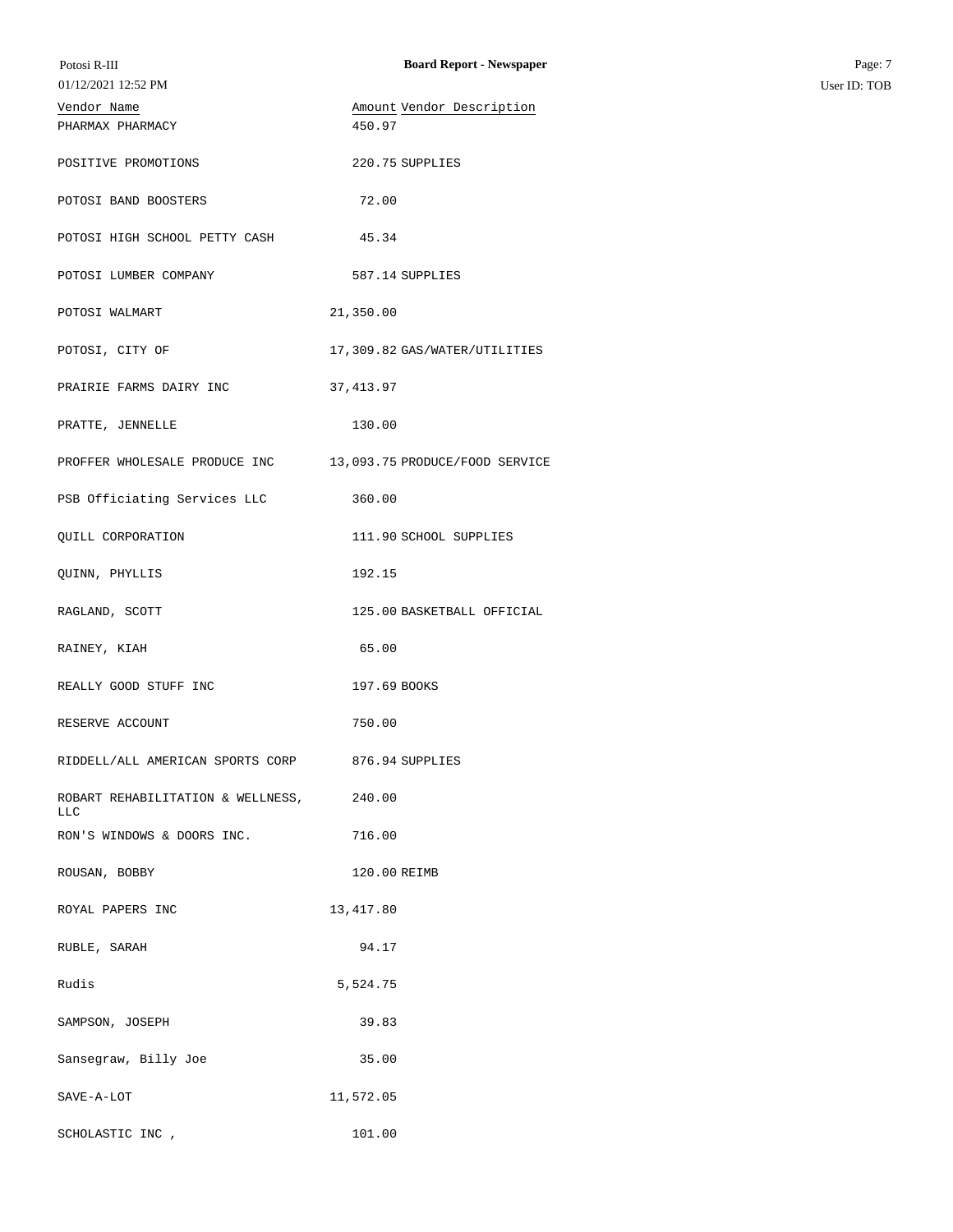| Potosi R-III<br>01/12/2021 12:52 PM | <b>Board Report - Newspaper</b> | Page: 8<br>User ID: TOB |
|-------------------------------------|---------------------------------|-------------------------|
|                                     |                                 |                         |
| Vendor Name                         | Amount Vendor Description       |                         |
| SCHOLASTIC INC                      | 118.37                          |                         |
| SCHOOL SPECIALTY                    | 744.10 SCHOOL SUPPLIES          |                         |
| SDI INNOVATIONS                     | 3,238.20                        |                         |
| Seiberlich, Jason                   | 261.45                          |                         |
| SEMO WRESTLING CONFERENCE           | 600.00                          |                         |
| SGC FOODSERVICE                     | 81,969.15 SUPPLIES              |                         |
| SHANKS, COLTON                      | 18.50                           |                         |
| SHAW, SAM                           | 60.00                           |                         |
| SHERWIN WILLIAMS CO                 | 526.80 PAINT                    |                         |
| SHO-ME TECHNOLOGIES                 | 331.11                          |                         |
| SIMPLE INNOVATIONS GROUP            | 23,930.54                       |                         |
| SINCLAIR FLORIST                    | 470.00 FLOWERS                  |                         |
| SMITH, JASON                        | 0.00                            |                         |
| SNO Sites                           | 650.00                          |                         |
| SOUTH CENTRAL RPDC                  | 0.00                            |                         |
| SOUTHEAST MO STATE UNIVERSITY       | 1,000.00                        |                         |
| SOUTHEAST RPDC                      | 1,600.00                        |                         |
| SOUTHPAW GRAFIX                     | 2,399.00                        |                         |
| STE GENEVIEVE HIGH SCHOOL           | 100.00 TRACK MEETS              |                         |
| STEELVILLE HIGH SCHOOL              | 120.00                          |                         |
| SULLENS, RUSSELL                    | 70.00                           |                         |
| SUN LIFE FINANCIAL                  | 3,539.83                        |                         |
| SUNLIGHT FEED & FARM CENTER INC     | 58.00                           |                         |
| SUPLAY.COM                          | 94.95                           |                         |
| SWEET MEMORIES SANDWICH SHOP        | 342.50 FOOD                     |                         |
| TEACHER DIRECT                      | 1,274.40                        |                         |
| TECH ELECTRONICS, INC.              | 7,431.93 MAINT                  |                         |
| Thornton, Andrew                    | 175.00                          |                         |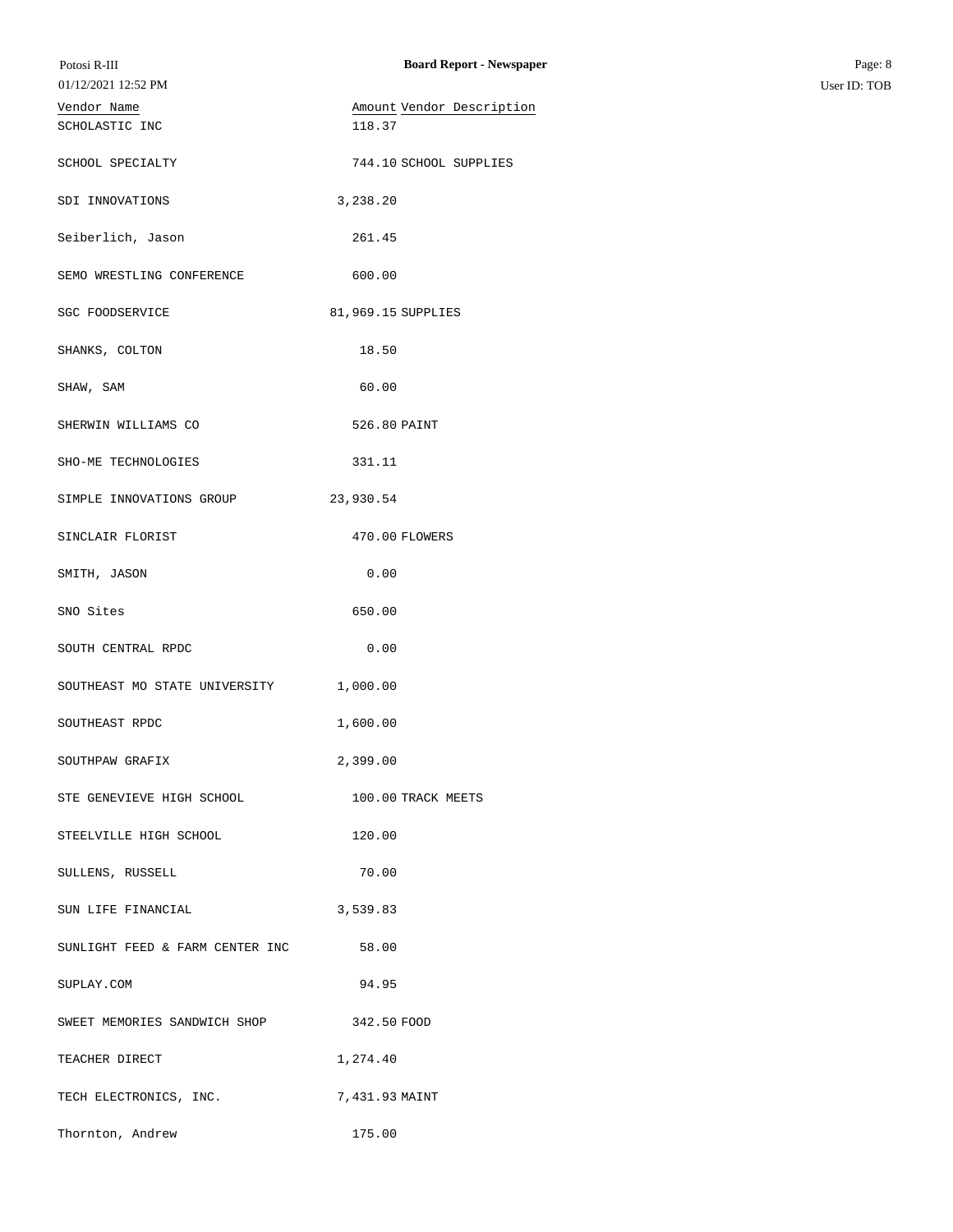| Potosi R-III<br>01/12/2021 12:52 PM | <b>Board Report - Newspaper</b> | Page: 9<br>User ID: TOB |
|-------------------------------------|---------------------------------|-------------------------|
| Vendor Name                         | Amount Vendor Description       |                         |
| THYSSENKRUPP ELEVATOR CORP          | 1,336.95 MAINTENANCE            |                         |
| TMI AFTERMARKET SOLUTIONS GROUP     | 539.65                          |                         |
| TRANE                               | 11,476.00                       |                         |
| TREMCO                              | 842.50 CONSULTING SERVICES      |                         |
| TRXC TIMING, LLC                    | 3,150.00                        |                         |
| Union High School                   | 400.00                          |                         |
| UNLIMITED COLLISION CENTER          | 2,313.31                        |                         |
| US FOODS, INC.                      | 25,735.77                       |                         |
| USA TEST PREP LLC                   | 1,275.00                        |                         |
| VERIZON                             | 102.40                          |                         |
| VERIZON                             | 7,560.00                        |                         |
| VISA CARD SERVICES                  | 7,646.21                        |                         |
| WAGNER PORTRAIT GROUP               | 145.03                          |                         |
| WALMART COMMUNITY                   | 5, 117.22 SUPPLIES              |                         |
| WALTON, DEREK                       | 175.00                          |                         |
| WASHINGTON COUNTY AGGREGATES        | 154.06 GRAVEL                   |                         |
| WASHINGTON COUNTY AMBULANCE DIST    | 300.00 SERVICES                 |                         |
| WASTE CONNECTIONS OF MO             | 6,152.28                        |                         |
| Weber, David                        | 125.00                          |                         |
| WEST MUSIC                          | 193.60                          |                         |
| WILKINS, KEVIN                      | 255.00                          |                         |
| WILKINSON, JACOB                    | 5.15                            |                         |
| WILSON, BRIDGETT                    | 33.30                           |                         |
| WILSON, BRYCE                       | 497.93                          |                         |
| WINDER, SCOTT                       | 130.00                          |                         |
| WINICK, ALEXIS                      | 14.85                           |                         |
| WINSTON, TOBIAS                     | 255.00                          |                         |
| WRIGHT, JACKIE                      | 0.00                            |                         |